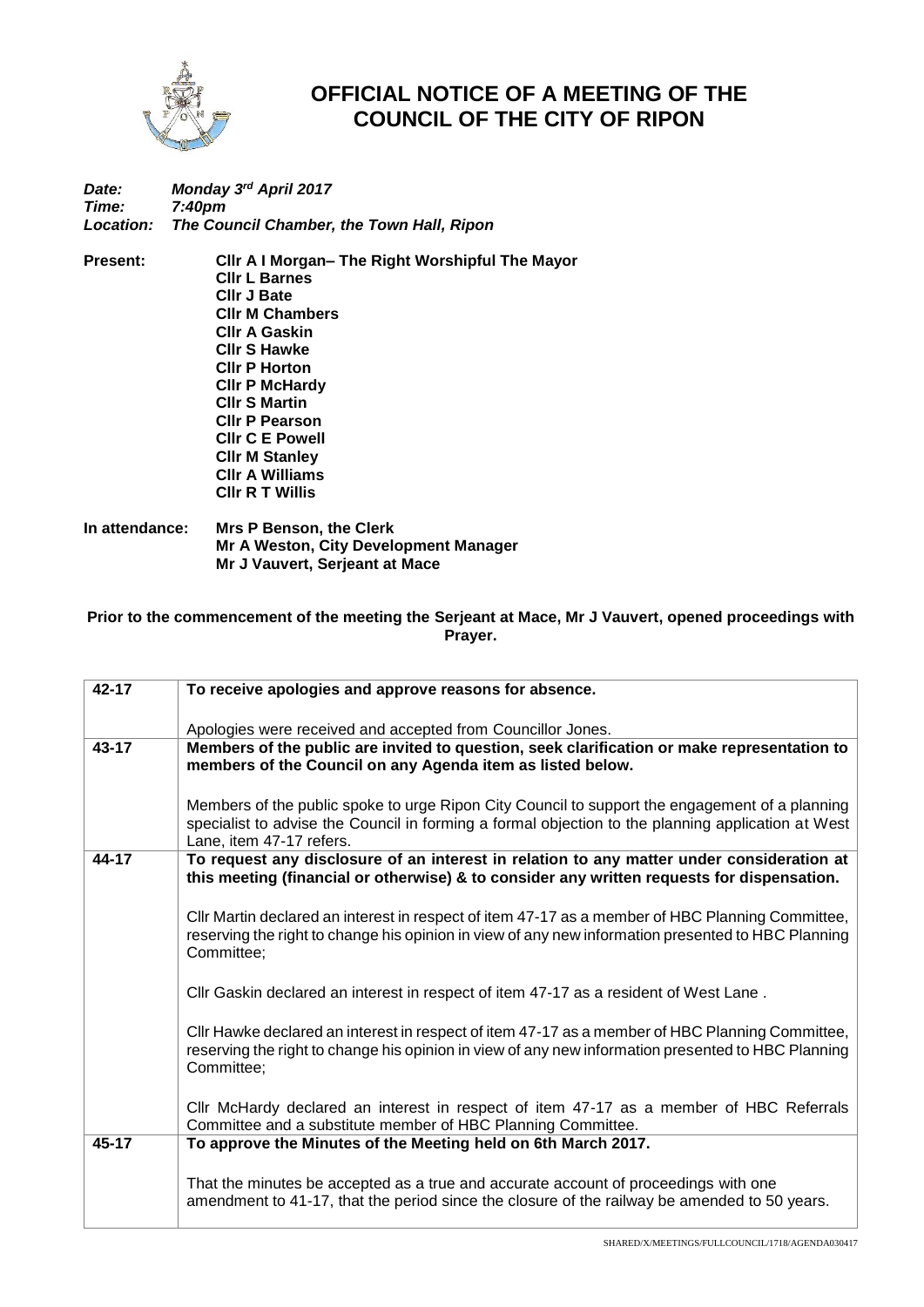|           | Proposed - Cllr Williams                                                                                                                                                                                                                                                                                                                                                                                                                                                                                | Seconded - Cllr Hawke    |  |  |  |
|-----------|---------------------------------------------------------------------------------------------------------------------------------------------------------------------------------------------------------------------------------------------------------------------------------------------------------------------------------------------------------------------------------------------------------------------------------------------------------------------------------------------------------|--------------------------|--|--|--|
|           | RESOLVED by a unanimous show of hands.                                                                                                                                                                                                                                                                                                                                                                                                                                                                  |                          |  |  |  |
| 46-17     | To receive the Minutes of the Meetings from the following Committees                                                                                                                                                                                                                                                                                                                                                                                                                                    |                          |  |  |  |
|           | Hugh Ripley Hall Committee - 19 <sup>th</sup> December 2016 and 13 <sup>th</sup> February 2017;                                                                                                                                                                                                                                                                                                                                                                                                         |                          |  |  |  |
|           | Proposed - Cllr Williams                                                                                                                                                                                                                                                                                                                                                                                                                                                                                | Seconded - Cllr Willis   |  |  |  |
|           | RESOLVED by a unanimous show of hands.                                                                                                                                                                                                                                                                                                                                                                                                                                                                  |                          |  |  |  |
|           | CIIr Williams expressed his thanks CIIr Willis for all his efforts at Hugh Ripley Hall during the last                                                                                                                                                                                                                                                                                                                                                                                                  |                          |  |  |  |
|           | 12 months. All Council Members to be invited to view the hall to see the refurbishment works                                                                                                                                                                                                                                                                                                                                                                                                            |                          |  |  |  |
|           | undertaken early in the next Civic year.                                                                                                                                                                                                                                                                                                                                                                                                                                                                |                          |  |  |  |
|           | Finance and General Purposes Committee - 5 <sup>th</sup> December 2016, 9 <sup>th</sup> January 2017 and 6 <sup>th</sup><br>February 2017;                                                                                                                                                                                                                                                                                                                                                              |                          |  |  |  |
|           | Proposed - Cllr McHardy                                                                                                                                                                                                                                                                                                                                                                                                                                                                                 | Seconded - Cllr Hawke    |  |  |  |
|           | RESOLVED by a unanimous show of hands.                                                                                                                                                                                                                                                                                                                                                                                                                                                                  |                          |  |  |  |
|           | Planning Committee - 19 <sup>th</sup> December 2016, 16 <sup>th</sup> January 2017, 13 <sup>th</sup> February 2017 and 13 <sup>th</sup><br><b>March 2017.</b>                                                                                                                                                                                                                                                                                                                                           |                          |  |  |  |
|           | Proposed - Cllr Horton                                                                                                                                                                                                                                                                                                                                                                                                                                                                                  | Seconded - Cllr Powell   |  |  |  |
|           | RESOLVED by a unanimous show of hands.                                                                                                                                                                                                                                                                                                                                                                                                                                                                  |                          |  |  |  |
| 47-17     | To consider the appointment of a planning specialist to draft an appeal letter from RCC in<br>respect of application 16/05261/EIAMAJ.<br>That the Council appoint a planning specialist to draft a letter to the Planning Inspectorate on the<br>above application.                                                                                                                                                                                                                                     |                          |  |  |  |
|           |                                                                                                                                                                                                                                                                                                                                                                                                                                                                                                         |                          |  |  |  |
|           | 8:01pm Cllr Gaskin left the Council Chamber and did not take part in the vote.                                                                                                                                                                                                                                                                                                                                                                                                                          |                          |  |  |  |
|           | Proposed - Cllr Williams                                                                                                                                                                                                                                                                                                                                                                                                                                                                                | Seconded - Cllr Willis   |  |  |  |
|           | RESOLVED by a unanimous show of hands.                                                                                                                                                                                                                                                                                                                                                                                                                                                                  |                          |  |  |  |
|           | 8:11pm Cllr Gaskin returned to the Council Chamber.                                                                                                                                                                                                                                                                                                                                                                                                                                                     |                          |  |  |  |
| 48-17     | To receive a paper and short presentation from representatives of the National Trust on<br>the Skell Landscape Project.                                                                                                                                                                                                                                                                                                                                                                                 |                          |  |  |  |
|           | Following a presentation from representatives of the National Trust, Council expressed their                                                                                                                                                                                                                                                                                                                                                                                                            |                          |  |  |  |
|           | support for the project.                                                                                                                                                                                                                                                                                                                                                                                                                                                                                |                          |  |  |  |
|           | Councillors suggested that the following be considered in the project, Fairy Steps, Canal and<br>Quarry Moor.                                                                                                                                                                                                                                                                                                                                                                                           |                          |  |  |  |
| 49-17     | To receive correspondence and to agree any appropriate action                                                                                                                                                                                                                                                                                                                                                                                                                                           |                          |  |  |  |
|           | NALC letter 10 March 2017;<br>i)                                                                                                                                                                                                                                                                                                                                                                                                                                                                        |                          |  |  |  |
|           | YLCA White Rose Update March 2017.<br>ii)                                                                                                                                                                                                                                                                                                                                                                                                                                                               |                          |  |  |  |
|           | That this be received and noted.                                                                                                                                                                                                                                                                                                                                                                                                                                                                        |                          |  |  |  |
|           |                                                                                                                                                                                                                                                                                                                                                                                                                                                                                                         |                          |  |  |  |
|           | Proposed - Cllr Williams<br>RESOLVED by a unanimous show of hands.                                                                                                                                                                                                                                                                                                                                                                                                                                      | Seconded - Cllr Willis   |  |  |  |
| $50 - 17$ | To receive a request from the City Development Manager to extend the membership of the<br>City Plan Committee beyond the end of the current Civic Year.                                                                                                                                                                                                                                                                                                                                                 |                          |  |  |  |
|           | That this be agreed.                                                                                                                                                                                                                                                                                                                                                                                                                                                                                    |                          |  |  |  |
|           | Proposed - Cllr Williams                                                                                                                                                                                                                                                                                                                                                                                                                                                                                | Seconded - Cllr Chambers |  |  |  |
|           | RESOLVED by a unanimous show of hands.                                                                                                                                                                                                                                                                                                                                                                                                                                                                  |                          |  |  |  |
| $51 - 17$ | To consider passing a resolution under the Public Bodies (Admission to Meetings) Act<br>1960 (as extended by s.100 of the Local Government Act 1972), that the public and<br>accredited representatives of newspapers be excluded from the meeting for the following<br>item of business on the grounds that it involves the likely disclosure of exempt information<br>as defined in Part 1 of Schedule 12A of the Local Government Act 1972 by virtue of the<br>paragraph specified against the item. |                          |  |  |  |
|           |                                                                                                                                                                                                                                                                                                                                                                                                                                                                                                         |                          |  |  |  |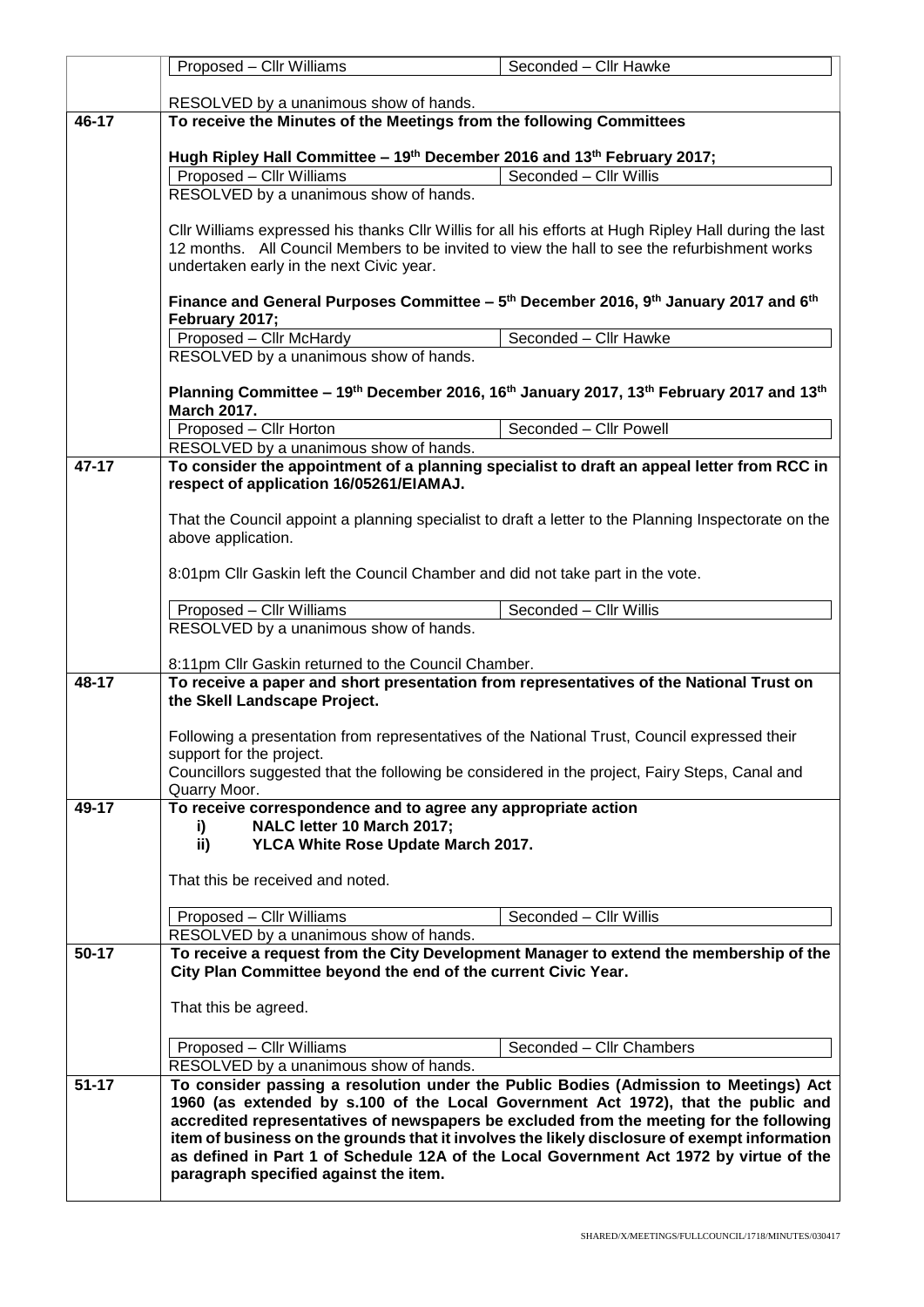|           | That the Council do not resolve to enter into private session.                                                                                                                                                                                                                                                                                                                                                                                                                                                                     |  |  |
|-----------|------------------------------------------------------------------------------------------------------------------------------------------------------------------------------------------------------------------------------------------------------------------------------------------------------------------------------------------------------------------------------------------------------------------------------------------------------------------------------------------------------------------------------------|--|--|
|           | Seconded - Cllr Horton<br>Proposed - Cllr Williams                                                                                                                                                                                                                                                                                                                                                                                                                                                                                 |  |  |
|           | RESOLVED by a unanimous show of hands.                                                                                                                                                                                                                                                                                                                                                                                                                                                                                             |  |  |
| $52 - 17$ | To receive an update on the Town Hall Lease and to consider and approve the logistics of<br>the office moves.                                                                                                                                                                                                                                                                                                                                                                                                                      |  |  |
|           | That the expiring lease agreement is not acceptable to Ripon City Council and that the Clerk<br>writes to the Chief Executive of HBC to advise same, listing the deficiencies of the agreement and<br>requesting that legal input is obtained. That the RCC Members who are also HBC Members<br>raise this issue at HBC Council.<br>That the Clerk is authorised to sanction spend in respect of the office moves up to a maximum<br>sum of £1000 subject to any decisions with a cost implication being approved by the Mayor and |  |  |
|           | the Chair of Finance and General Purposes Committee prior to the cost being incurred.                                                                                                                                                                                                                                                                                                                                                                                                                                              |  |  |
|           | Proposed - Cllr Willis<br>Seconded - Cllr Williams                                                                                                                                                                                                                                                                                                                                                                                                                                                                                 |  |  |
| $53 - 17$ | RESOLVED by a unanimous show of hands.<br>To receive a report from the City Development Manager on Hornblower and Heritage                                                                                                                                                                                                                                                                                                                                                                                                         |  |  |
|           | promotion and marketing and to agree appropriate action.                                                                                                                                                                                                                                                                                                                                                                                                                                                                           |  |  |
|           | That this is received and noted and not approved. That the City Development Manager returns                                                                                                                                                                                                                                                                                                                                                                                                                                        |  |  |
|           | a report to Council with a revised proposal. That the budgeting arrangements are reviewed by<br>the Clerk with a view to more frequent silver talks being offered.                                                                                                                                                                                                                                                                                                                                                                 |  |  |
|           | Proposed - Cllr Williams<br>Seconded - Cllr Hawke                                                                                                                                                                                                                                                                                                                                                                                                                                                                                  |  |  |
|           | RESOLVED by a unanimous show of hands.<br>To consider passing a resolution under the Public Bodies (Admission to Meetings) Act                                                                                                                                                                                                                                                                                                                                                                                                     |  |  |
|           | 1960 (as extended by s.100 of the Local Government Act 1972), that the public and<br>accredited representatives of newspapers be excluded from the meeting for the following<br>item of business on the grounds that it involves the likely disclosure of exempt information<br>as defined in Part 1 of Schedule 12A of the Local Government Act 1972 by virtue of the<br>paragraph specified against the item.<br>That the Council enter into private session.                                                                    |  |  |
|           | Proposed - Cllr Horton<br>Seconded - Cllr Williams                                                                                                                                                                                                                                                                                                                                                                                                                                                                                 |  |  |
|           | RESOLVED by a unanimous show of hands.                                                                                                                                                                                                                                                                                                                                                                                                                                                                                             |  |  |
| 54-17     | To consider bestowing a Citizenship award on a member of the Public.                                                                                                                                                                                                                                                                                                                                                                                                                                                               |  |  |
|           | That an award be presented to The Reverend Maurice Jennett for his service to Ripon and the<br>Mayors of Ripon.                                                                                                                                                                                                                                                                                                                                                                                                                    |  |  |
|           | Seconded - Cllr Horton<br>Proposed - Cllr Williams                                                                                                                                                                                                                                                                                                                                                                                                                                                                                 |  |  |
|           | RESOLVED by a unanimous show of hands.                                                                                                                                                                                                                                                                                                                                                                                                                                                                                             |  |  |
|           | Private session was concluded at 9:03pm.                                                                                                                                                                                                                                                                                                                                                                                                                                                                                           |  |  |
|           |                                                                                                                                                                                                                                                                                                                                                                                                                                                                                                                                    |  |  |
| 55-17     | To note the venue of the Annual Meeting of the Council/Mayor Making $-\frac{8^{th}}{10}$ May 2017.                                                                                                                                                                                                                                                                                                                                                                                                                                 |  |  |
|           | That this be noted and received.                                                                                                                                                                                                                                                                                                                                                                                                                                                                                                   |  |  |
|           | Proposed - Cllr Williams<br>Seconded - Cllr Horton                                                                                                                                                                                                                                                                                                                                                                                                                                                                                 |  |  |
|           | RESOLVED by a unanimous show of hands.                                                                                                                                                                                                                                                                                                                                                                                                                                                                                             |  |  |
| 56-17     | To receive a report from the City Development Manager on Road Closures and to agree<br>appropriate action.                                                                                                                                                                                                                                                                                                                                                                                                                         |  |  |
|           | That the City Development Manager's recommendation be accepted and that the signs required<br>are purchased. That the Clerk writes to DTMS to thank them for their help and support over many<br>years.                                                                                                                                                                                                                                                                                                                            |  |  |
|           | Cllr Bate left the meeting at 9:16pm                                                                                                                                                                                                                                                                                                                                                                                                                                                                                               |  |  |